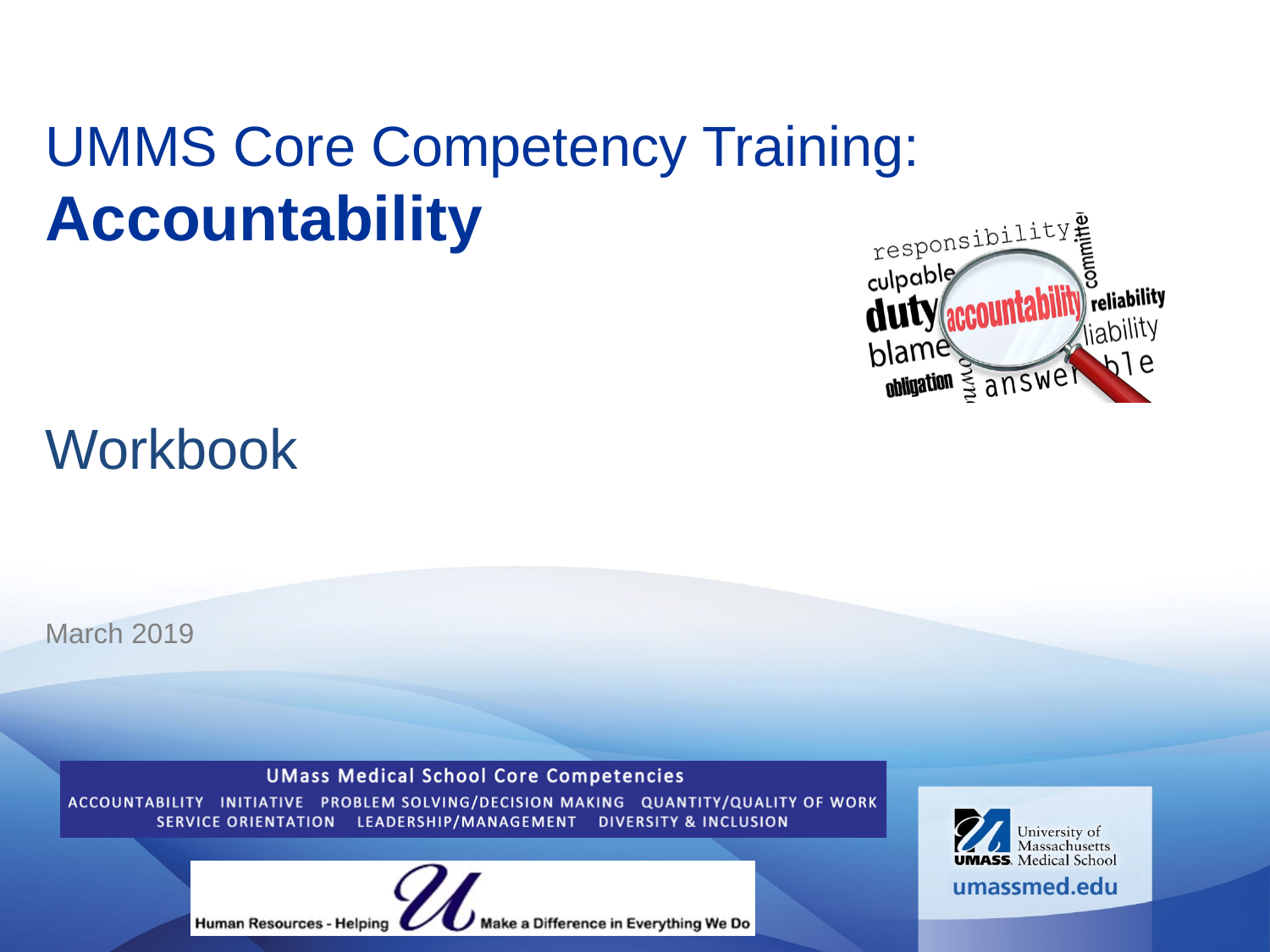## What is Accountability in the Workplace?



### **UMass Medical School Core Competencies**

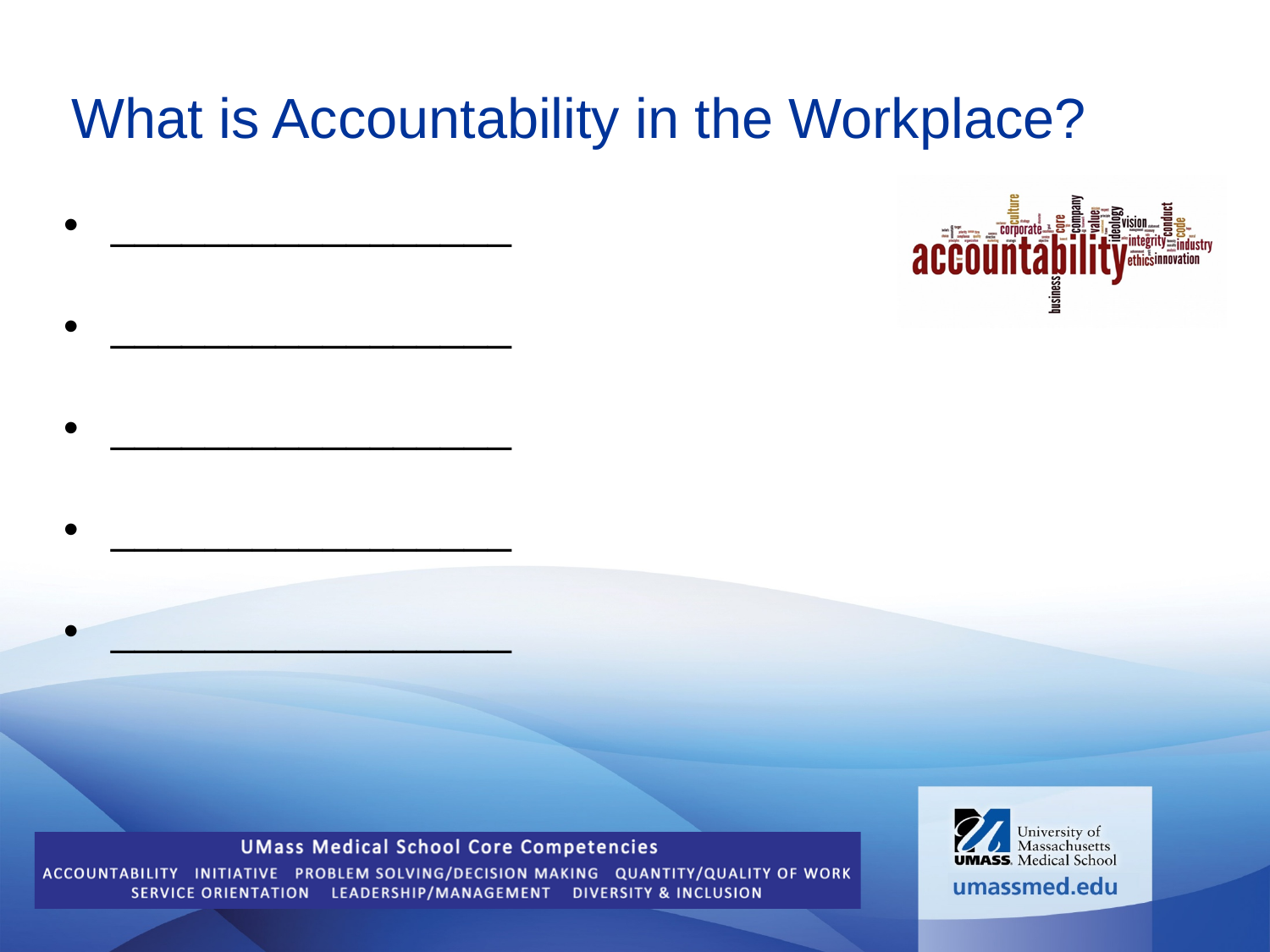## 6 + 1 Core Competency Model

6 Core Competencies apply to all UMMS employees at every level and in every role:

- 1. Accountability
- 2. Initiative
- 3. Problem-Solving/Decision Making
- 4. Quantity/Quality of Work
- 5. Service Orientation
- 6. Diversity & Inclusion

+1 Those entrusted with roles involving supervision and/or coordination of the work of others bear additional responsibilities for managing work and providing leadership.

1. Leadership & Management

**UMass Medical School Core Competencies** 

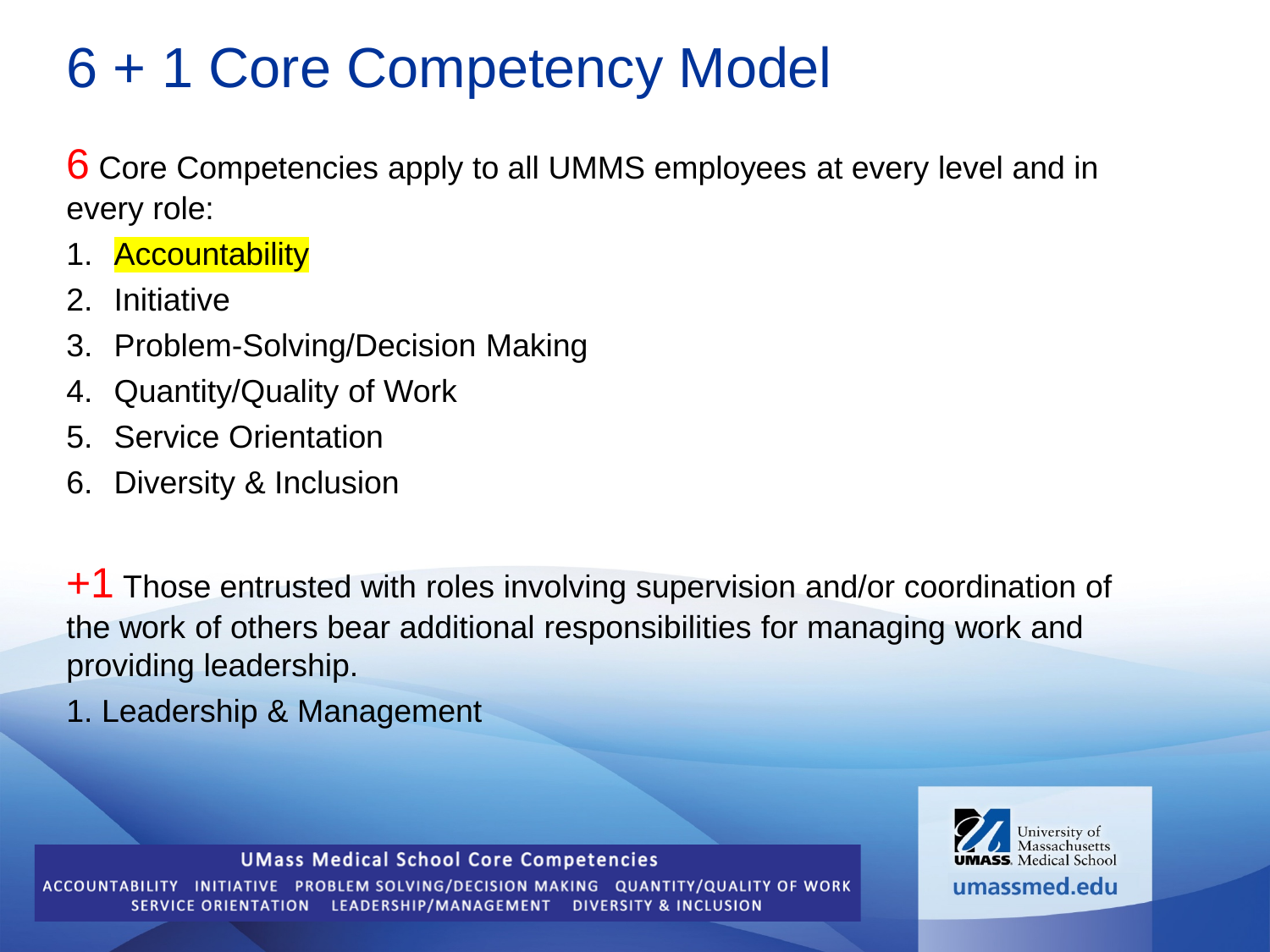How to Foster Accountability: Developing & Demonstrating the Core Competency

## *All Employees*

- Be honest; own up to mistakes
- Hold others accountable; support other colleagues/team members
- Demonstrate flexibility in response to changing priorities
- Works effectively in teams and with employees from diverse backgrounds

**UMass Medical School Core Competencies** 

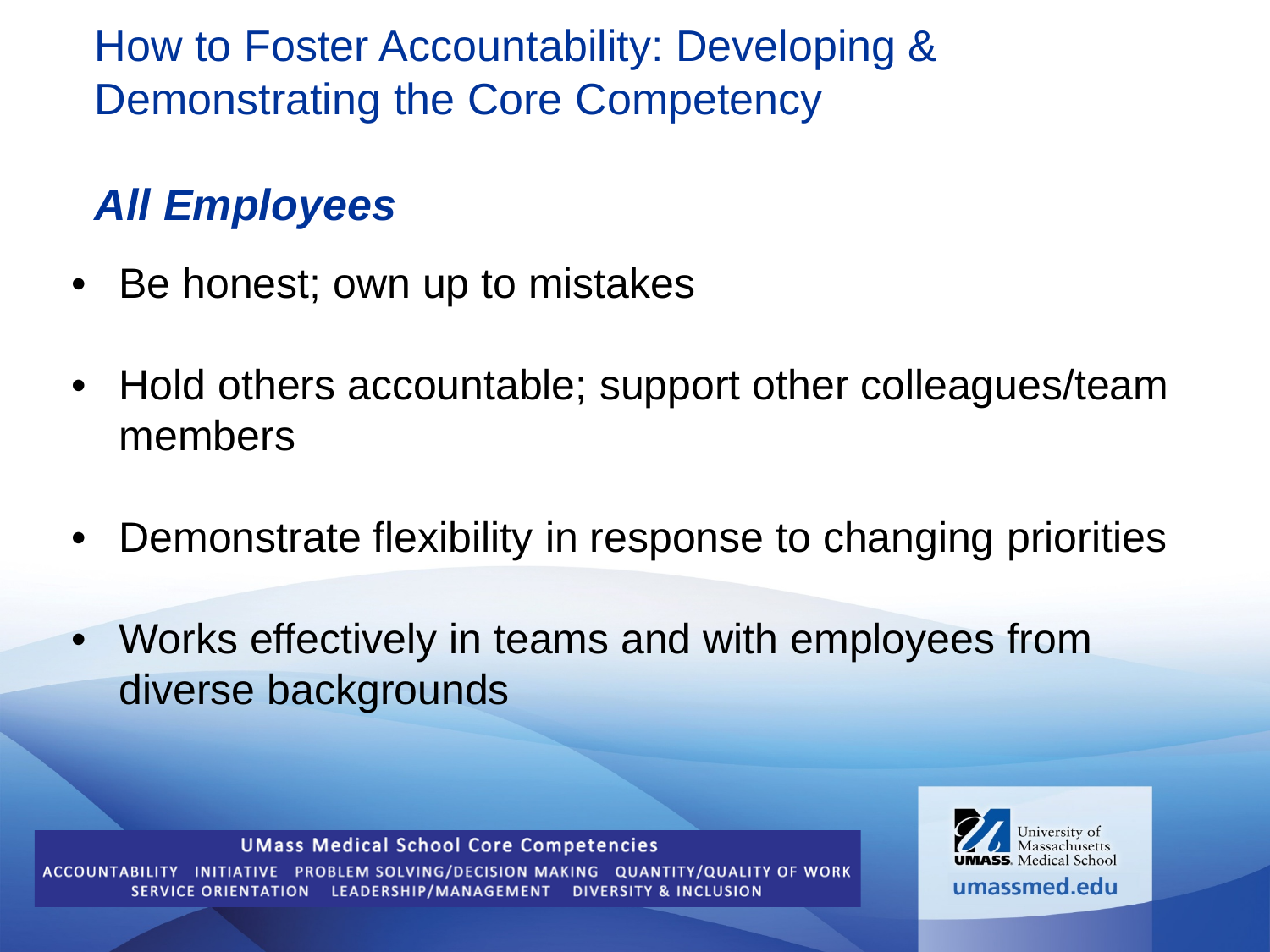How to Foster Accountability: Developing & Demonstrating the Core Competency

### *Managers/Supervisors – Additional Responsibilities:*

- Create a culture of accountability (support & trust)
- Communicate
- Feedback
- SMART Goals *(Specific, Measurable, Achievable, Relevant, Timely)*

#### **UMass Medical School Core Competencies**

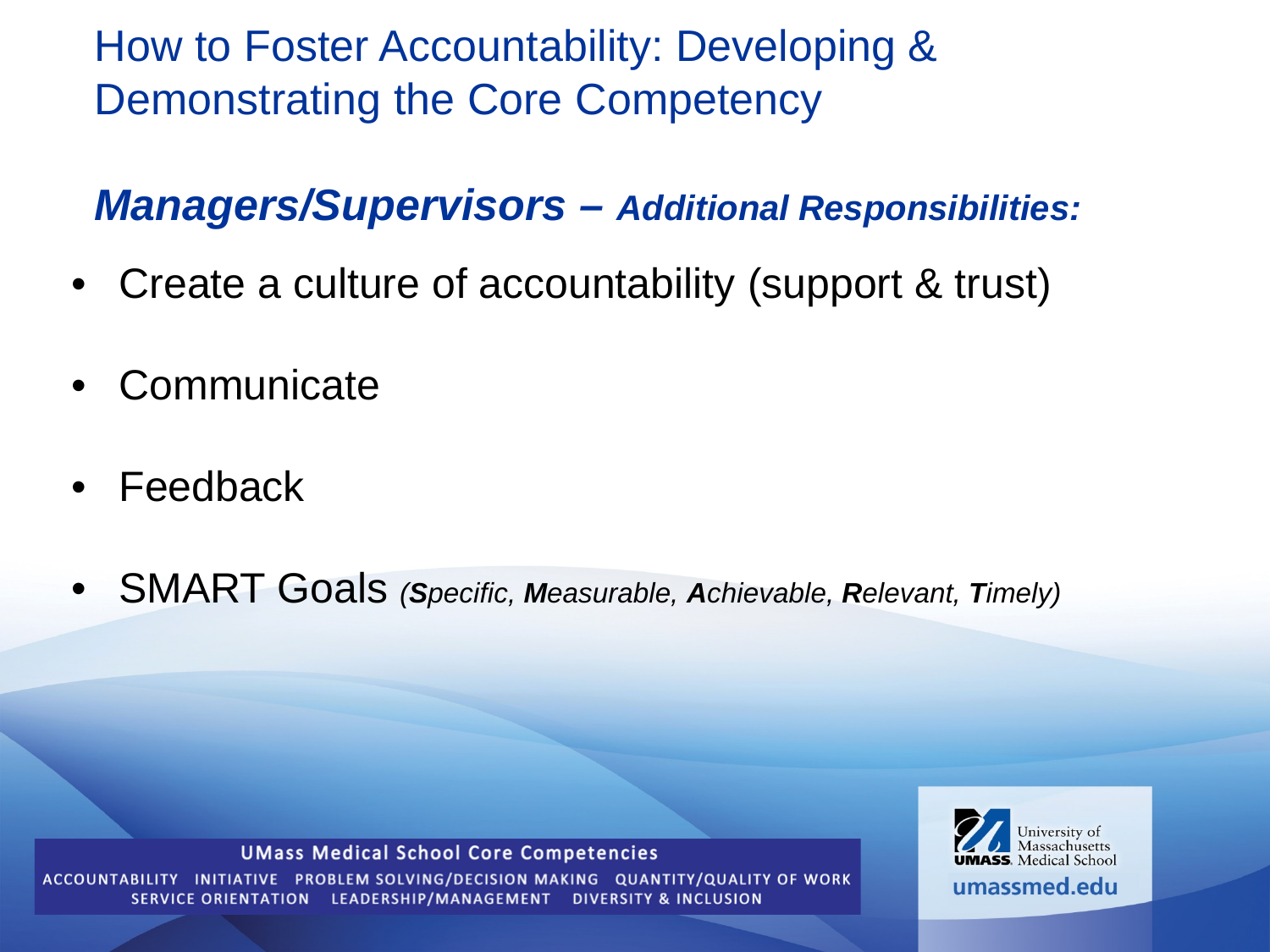# How the Accountability Mindset & Behaviors affect Performance Review and Progression in the Workplace

• Ask for feedback



- Accountable employees regularly ask for constructive feedback from supervisors, direct reports, peers & customers
- They review their performance from multiple perspectives to get a complete picture on how to grow and develop

### • Embrace change

- Accountable employees embrace and drive change. They don't have to like or agree with every decision, but have to do their job and work to make the implementation successful.
- Demonstrate "Accountability verbs" *(i.e. ownership, fulfilling promises and deadlines, etc.)*

### **UMass Medical School Core Competencies**

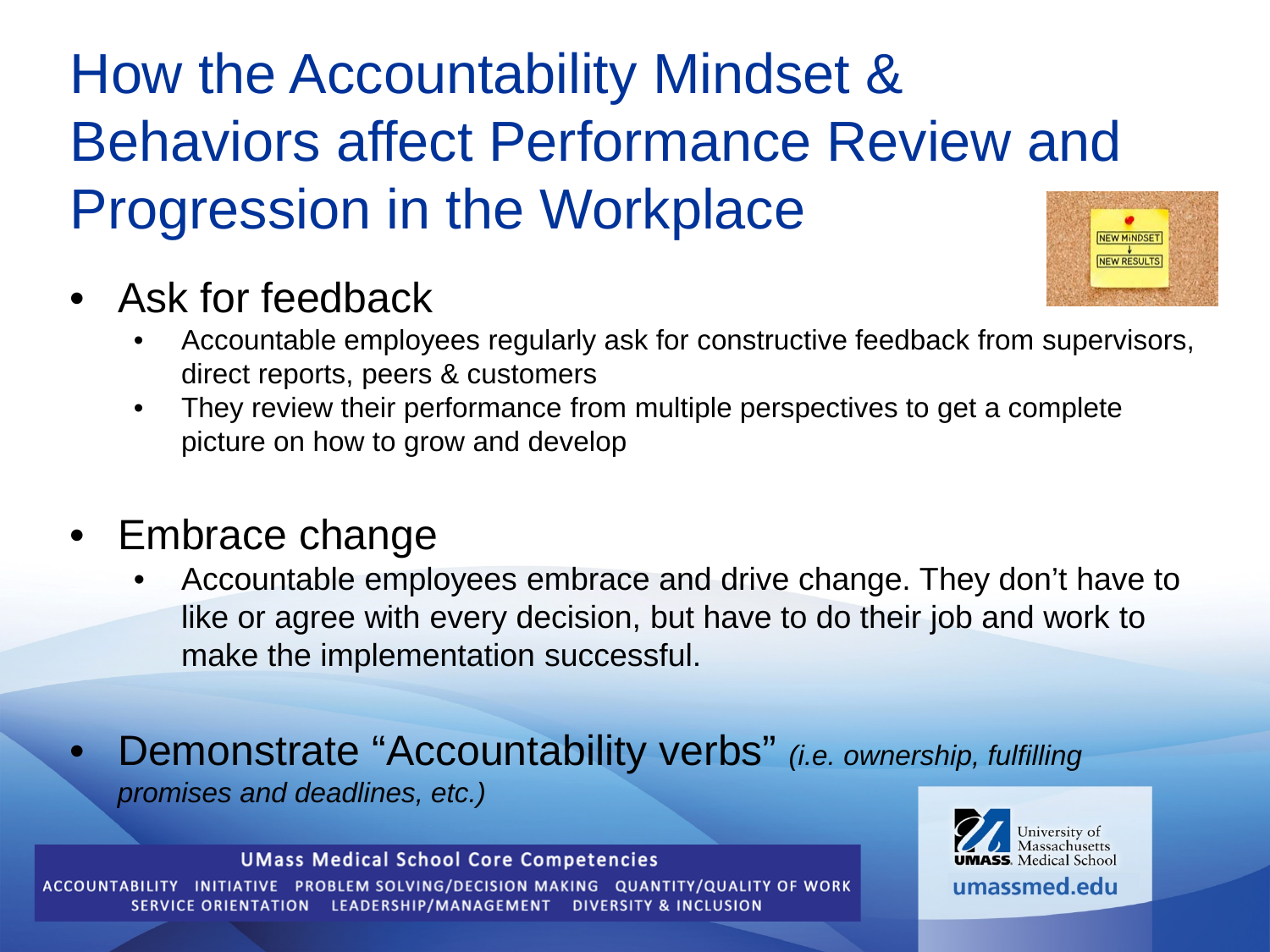## Resources



1. UMMS Compensation Website – <https://umassmed.edu/hr/compensation>

> *-UMMS Core Competencies -Dept. & Position Specific Competencies (FY20) -Core Competency Worksheet*

2*.* UMMS Learning & Development Website –

<https://umassmed.edu/hr/learninganddevelopment/course-offerings/> -*UMMS Competency Model Training Webinar (within Professional Development)*

### **UMass Medical School Core Competencies**

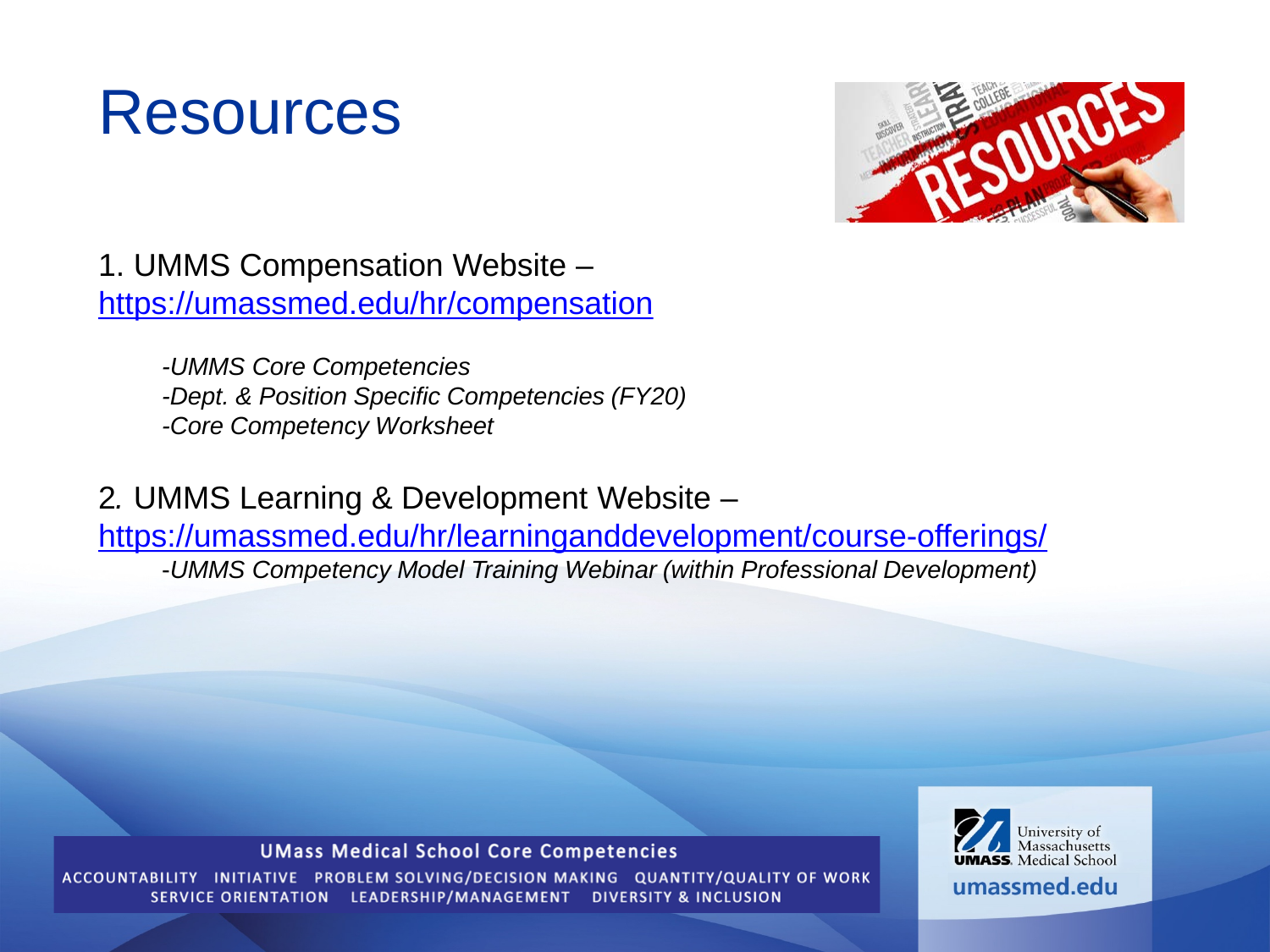### **Core Competencies (expectations for all UMMS employees):**

### **ACCOUNTABILITY**

Holds self and others accountable for measurable, high-quality, timely, and cost effective results

Consistently demonstrates energy, enthusiasm, and maximum effort in completing responsibilities

Demonstrates flexibility in response to changing priorities

Accepts personal responsibility for own actions, including errors

Supports other team members by prioritizing and altering daily routines to complete assignments

Complies with established policies, procedures, and rules

Participates in cross-functional teams and works effectively with employees from diverse backgrounds **INITIATIVE**

Takes prompt action to accomplish tasks and meet goals and objectives

Completes assignments with minimal direct oversight

Utilizes equipment, supplies, and technology to achieve maximum efficiency

Recommends process improvements within department and organization

Collaborates with other employees and departments as needed

Actively participates in the development and achievement of team goals

**PROBLEM SOLVING/DECISION MAKING**

Identifies and analyzes problems weighing the relevance and accuracy of available information and recognizing one's filters, privileges, biases, and cultural preferences

Generates and evaluates alternative solutions and makes effective and timely decisions

Reviews the effects and implications of decisions and takes appropriate follow up actions

**QUANTITY/QUALITY of WORK**

Pays close attention to detail

Strives to achieve accuracy and consistency in all tasks

Organizes work to achieve maximum productivity

Actively applies strategies and tactics that routinely deliver results

Follows all safety rules, proactively works to prevent accidents, and encourages the use of sound judgment in order to comply with departmental and UMMS safety policies and procedures

Produces a consistently high volume of work that also meets quality standards

**SERVICE ORIENTATION**

Applies effective interpersonal and problem-solving skills when responding to clients

Treats all of our diverse internal and external clients with respect and courtesy

Understands the needs and expectations of diverse clients and anticipates how to fulfill them

Demonstrates cultural sensitivity and competence when interacting with clients, fellow employees, and guests

Takes personal responsibility applying proactive, solution focused approaches in responding to client needs **DIVERSITY & INCLUSION**

Understands how social group identities shape the settings in which we work

Demonstrates self-awareness and the ability to see other points of view, valuing diverse experiences and ways of knowing

Negotiates conflict and facilitates discussions with culture competence and cultural humility

Shows commitment to continuous learning/improvement in managing diversity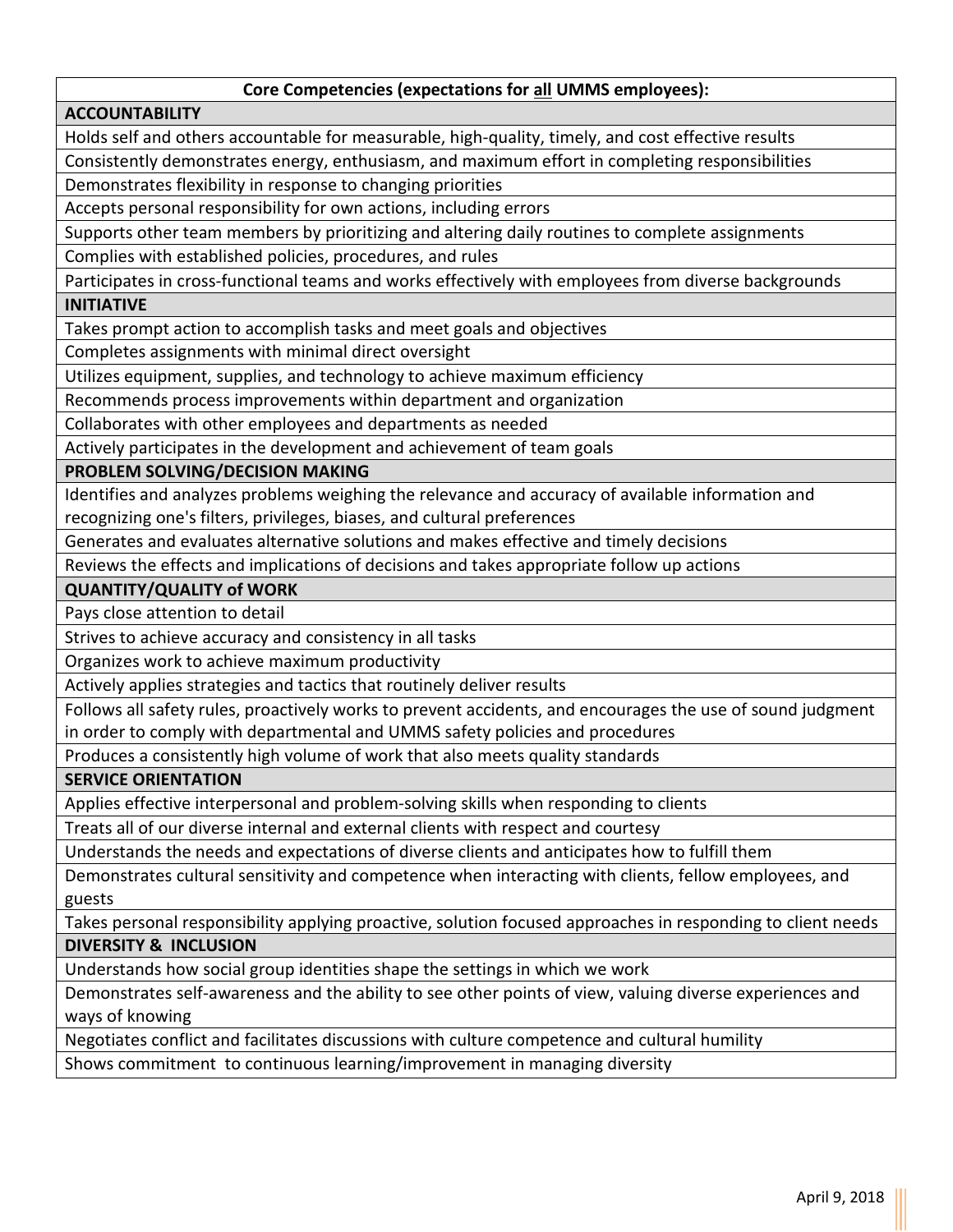### **Leadership/Management (for those with supervisory responsibilities)**

Sets clear priorities, goals and expectations and provides timely, constructive, and balanced feedback in holding staff members accountable

Delegates effectively and empowers team members and flexes style when faced with diverse teams understanding and effectively managing complex group dynamics and diverse perspectives

Manages performance problems and team conflicts skillfully

Demonstrates effective mentoring, developing and motivating skills

Inspires and fosters team commitment, spirit, pride and trust and is attentive to the well-being of her/his staff

Takes a long-term view building a shared vision with staff in planning, decision making, and process improvement

Acts as a positive role model

Ensures that diverse, talented employees are appropriately recruited, selected, oriented, and acclimated to the organization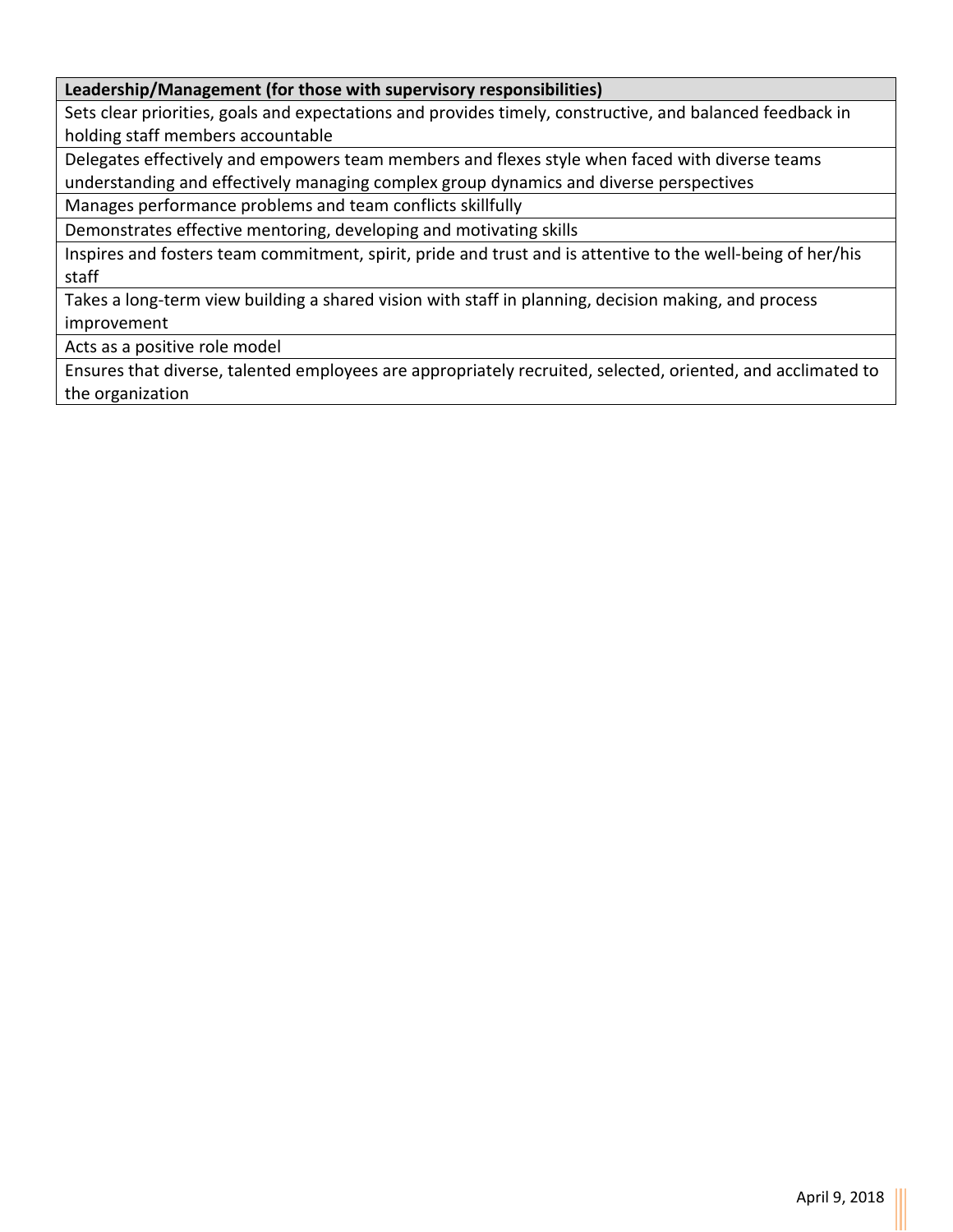



### **UMMS Position Specific Competency Master List**

- 1. **Accounting** Knowledge of traditional accounting practices including accrual, obligations, and costs methods.
- 2. **Budget Administration** Knowledge of the principles and practices of budget administration and analysis; including preparing, justifying, reporting on, and executing the budget.
- 3. **Clerical -** Knowledge of filing, typing, entering data, maintaining records, taking shorthand, and using and completing forms.
- 4. **Coaching and Motivating** Works to improve and reinforce performance of others. Facilitates their skill development by providing clear, behaviorally specific performance feedback, and making or eliciting specific suggestions for improvement.
- 5. **Communications and Media** Knowledge of the production, communication and dissemination of information and ideas to inform and entertain via written, oral, and visual media.
- 6. **Computer Skills** Uses computers, software applications, databases, and automated systems to accomplish work.
- 7. **Conflict Management** Encourages creative tension and differences of opinions. Anticipates and takes steps to prevent counter -productive confrontations. Manages and resolves conflicts and disagreements in a constructive manner.
- 8. **Confidentiality**  Respects and adheres to ethical principles and confidentiality regarding any sensitive information or documents used as part of professional activity.
- 9. **Conscientiousness** Displays a high level of effort and commitment towards performing work; demonstrates responsible behavior.
- 10. **Continual Learning** Assesses and recognizes own strengths and weaknesses; pursues self development.
- 11. **Creativity and Innovation** Develops new insights into situations. Questions conventional approaches. Encourages new ideas and innovations. Designs and implements new or cutting edge programs/processes.
- 12. **Data Analysis** Identifies and reports key metrics, statistics, data trends, and abnormalities using tools such as Excel, SAS, SQL, R and Access.
- 13. **Data Security/Confidentiality -** Understands the importance of protecting confidential data and the security of systems and fully complies with all legal, regulatory, and organizational policies.
- 14. **Dependability** Arrives on time to work, meetings and appointments. Adheres to schedule. Follows up on decisions, actions, and commitments.
- 15. **Developing Others** Develops the ability of others to perform and contribute to UMMS by providing ongoing feedback and by providing opportunities to learn through formal and informal methods.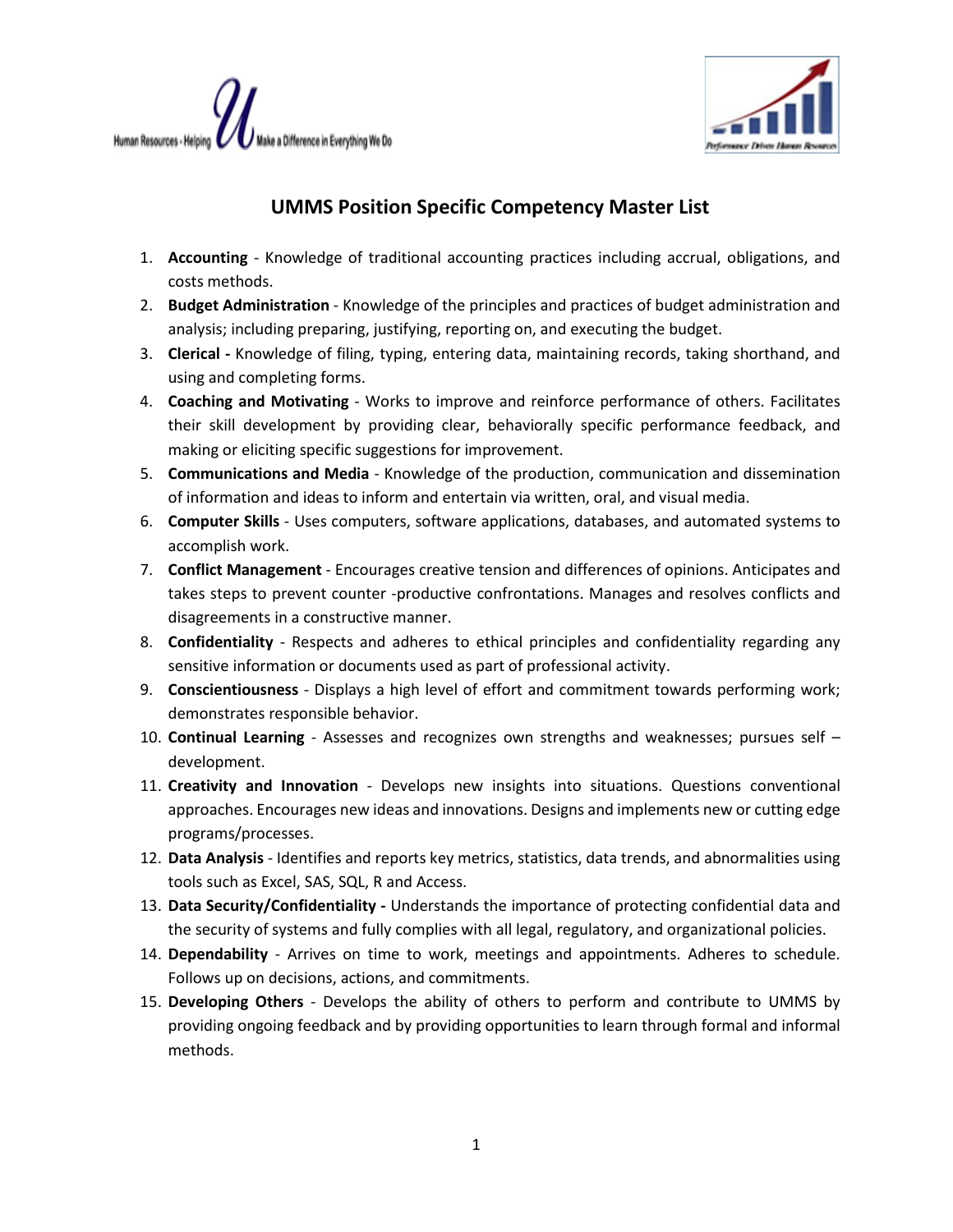



- 16. **Entrepreneurship** Positions UMMS for future success by identifying new opportunities. Builds the organization by developing or improving products or services. Takes calculated risks to accomplish organizational objectives.
- 17. **Execution** Actively implements strategies that routinely deliver results. Anticipates and surmounts any obstacles that might get in the way of achieving stated objectives.
- 18. **External Awareness** Understands and keeps up -to -date on local, national, and international policies and trends that affect the organization and shape stakeholders' views; is aware of the organization's impact on the external environment.
- 19. **Facilitation** Directs group discussions to identify key issues, to examine options and evidence, and to build consensus around potential solutions.
- 20. **Financial Management** Understands the organization's financial processes. Prepares, justifies, and administers the program budget. Oversees procurement and contracting to achieve desired results.
- 21. **Flexibility** Is open to change and new information; rapidly adapts to new information, changing conditions, or unexpected obstacles.
- 22. **Grants Management** Knowledge of requirements, practices, and procedures for soliciting, receiving, reviewing, and processing proposals, and awarding and administering grants and agreements.
- 23. **Health Care Financing Knowledge** Understanding the variety of methods by which health care is paid for, particularly in regard to populations who have low incomes, disabilities or are otherwise reliant on public programs.
- 24. **Health Care System Knowledge** Understanding of how the health care is organized and delivered in the U.S., particularly in regard to populations who have low incomes, disabilities or are otherwise reliant on public programs.
- 25. **Influencing/Negotiating** Persuades others. Builds consensus through give and take. Gains cooperation from others to obtain information and accomplish goals.
- 26. **Integrity/Honesty** Behaves in an honest, fair, and ethical manner. Shows consistency in words and actions. Models high standards of ethics.
- 27. **Interaction with Others** Works cooperatively and collegially with others to share appropriate information, authority, responsibility, and resources. Treats others with respect and dignity.
- 28. **Interpersonal Communication** Connects effectively with others in person. Treats others with courtesy, sensitivity, and respect. Considers and responds appropriately to the needs and feelings of different people in different situations.
- 29. **Job Knowledge** Understands job responsibilities and scope of authority. Understands and applies functional concepts and skills necessary to accomplish job tasks.
- 30. **Learning -** Uses efficient learning techniques to acquire and apply new knowledge and skills; uses training, feedback, or other opportunities for self-learning and development.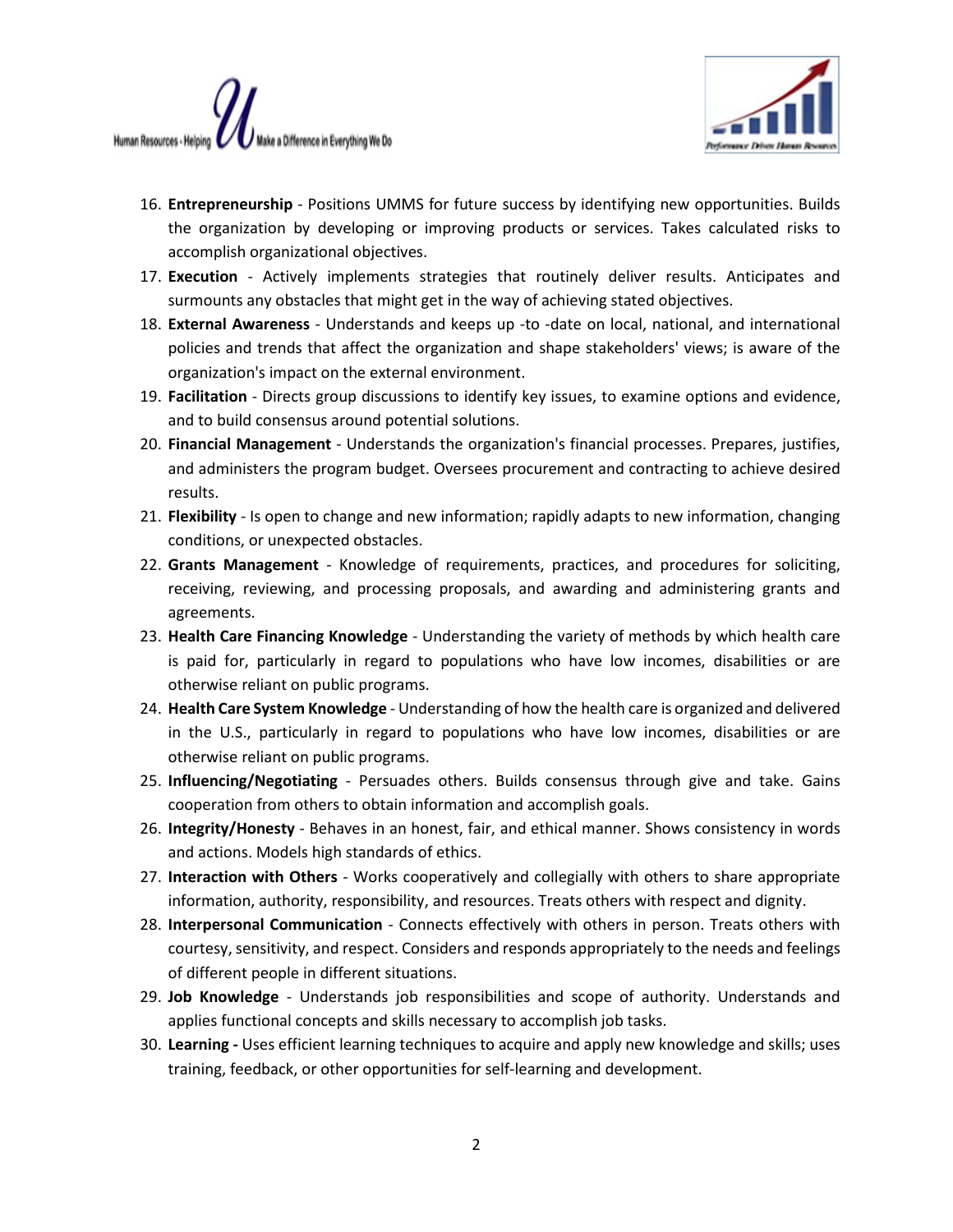



- 31. **Legal Analysis** Familiarity with state and federal health care laws; ability to draft and interpret legislation, regulations, contracts and other legal documents.
- 32. **Leveraging Diversity** Fosters an inclusive workplace where diversity and individual differences are valued and leveraged to achieve the vision and mission of UMMS.
- 33. **Listening** Receives, attends to, interprets, and responds to verbal messages and other cues such as body language in ways that are appropriate to listeners and situations, along with the ability to recall information.
- 34. **Manages Resources** Selects, acquires, stores, and distributes resources such as materials, equipment, or money.
- 35. **Managing Client Relationships** Understands the techniques required to develop, maintain and manage business relationships to implement and manage projects and to identify new business opportunities.
- 36. **Negotiation** Works with others towards an agreement that may involve exchanging specific resources or resolving differences.
- 37. **Partnering** Develops networks and builds alliances; collaborates across boundaries to build strategic relationships and achieve common goals.
- 38. **Policy Analysis** Knowledge of the public policy process and the ability to develop and assess public policies using tools such as (but not limited to) literature review, qualitative and quantitative data gathering and analysis, statistics, and cost -benefit analysis.
- 39. **Political Savvy** Identifies the internal and external politics that impact the work of UMMS. Perceives organizational and political reality and acts accordingly.
- 40. **Professional Credibility** Understands and appropriately applies principles, procedures, requirements, regulations, and policies related to specialized expertise.
- 41. **Professional Presence** Presents oneself through dress, demeanor and interpersonal behavior in a manner that conveys knowledge, perspective, honesty, openness, self -assurance, and poise, and that inspires trust and confidence in others.
- 42. **Project Management** Knowledge of the principles, methods, or tools for developing, scheduling, coordinating, and managing projects and resources, including monitoring and inspecting costs, work, and contractor performance.
- 43. **Promoting Collaboration** Looks for opportunities to make connections with other areas within UMMS. Considers and includes internal stakeholders from across the enterprise when planning and making decisions in which they have an interest.
- 44. **Promoting Engagement** Encourages and inspires others to give their best effort each day, commit to UMMS's goals and values, and contribute to UMMS success.
- 45. **Public Presentation** Makes clear and convincing oral presentations to individuals and groups. Listens and responds effectively to questions. Clarifies information as needed.
- 46. **Quality and Process Improvement** Identifies and implements process improvement strategies resulting in continuous quality improvement.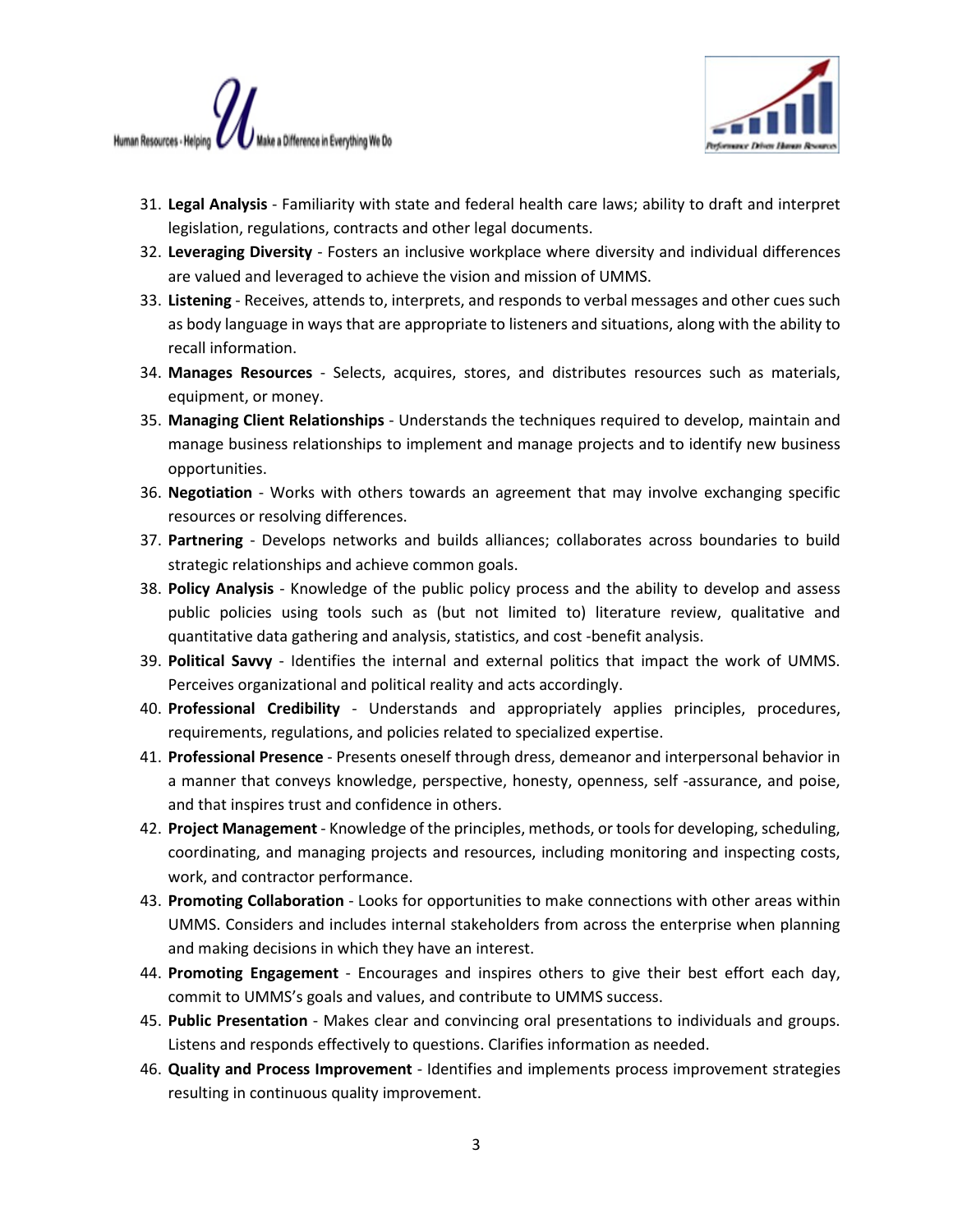



- 47. **Reasoning** Identifies rules, principles, or relationships that explain facts, data, or other information; analyzes information and makes correct inferences or draws accurate conclusions.
- 48. **Research -** Knowledge of the scientific principles, methods, and processes used to conduct a systematic and objective inquiry; including study design, collection, analysis, and interpretation of data; and the reporting of results.
- 49. **Resilience** Deals effectively with pressure; remains optimistic and persistent, even under adversity. Recovers quickly from setbacks.
- 50. **Results Orientation** Focuses on desired results and sets and achieves challenging goals. Defines all related tasks and activities in terms of how they contribute to the results to be achieved.
- 51. **Speaking** Uses correct English grammar to organize and communicate ideas in words that are appropriate to listeners and situations; uses body language appropriately.
- 52. **Strategic Thinking** Formulates objectives and priorities, and implements plans consistent with the long -term interests of the organization in a global environment. Capitalizes on opportunities and manages risks.
- 53. **Stress Tolerance** Deals calmly and effectively with high stress situations (for example, tight deadlines, hostile individuals, emergency situations, dangerous situations).
- 54. **Teaching Others** Helps others learn through formal or informal methods; identifies training needs; provides constructive feedback; coaches others on how to perform tasks; acts as a mentor.
- 55. **Team Building** Inspires and fosters team commitment, spirit, pride, and trust. Facilitates cooperation and motivates team members to accomplish group goals.
- 56. **Technology Management** Keeps up to -date on technological developments. Makes effective use of technology to achieve results. Ensures access to and security of technology systems.
- 57. **Vision** Takes a long -term view and builds a shared vision with others; acts as a catalyst for organizational change. Influences others to translate vision into action.
- 58. **Visual Display of Data** Presents complex data, analyses, and information in easily understood formats.
- 59. **Working Effectively on a Team** Promote a spirit of cooperation with other members of the work group. Champion an environment that supports effective teamwork. Have the trust and respect of the team. Foster an environment of collaboration.
- 60. **Written Communication** Writes in a clear, concise, organized, and convincing manner for the intended audience.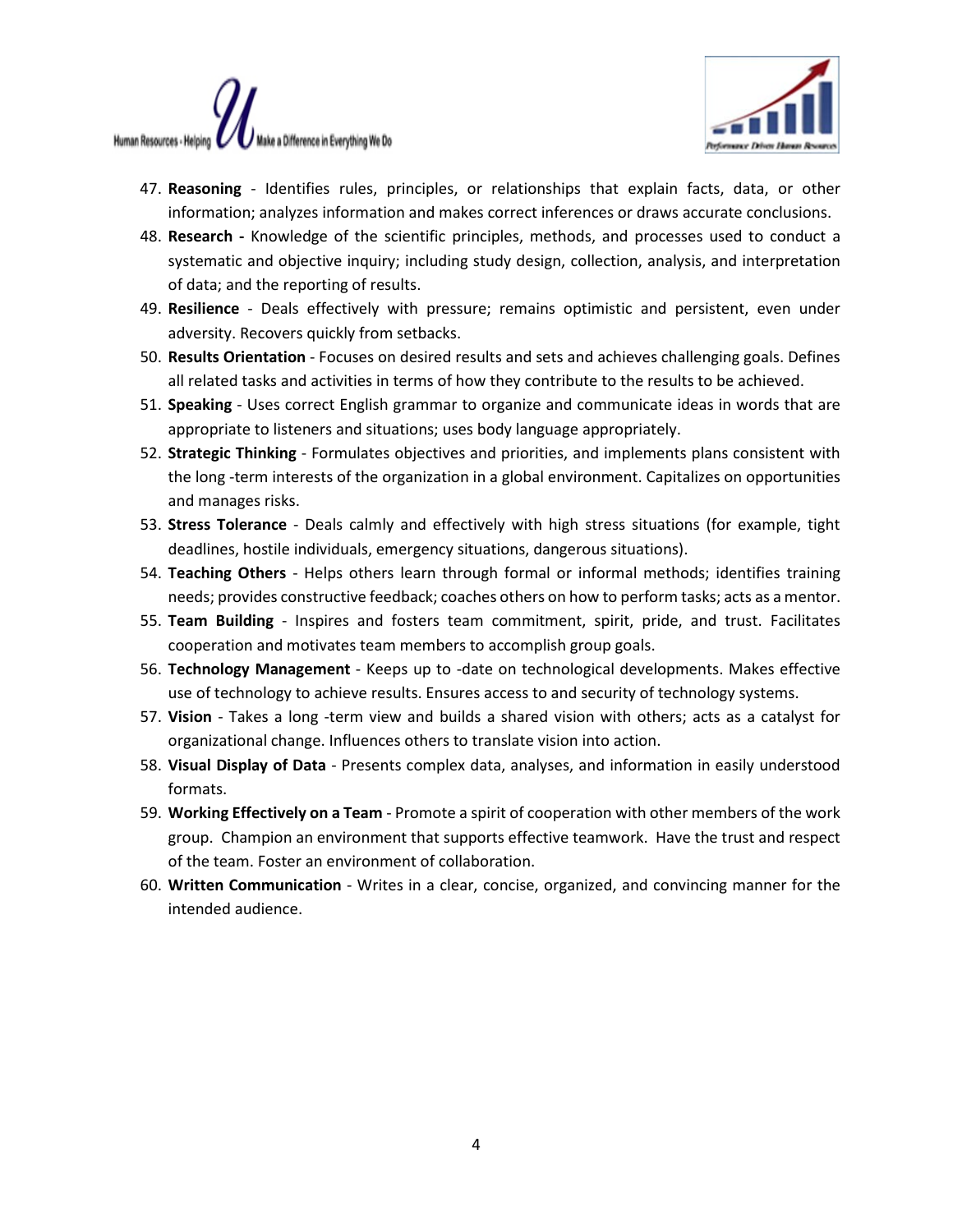| Core Competencies (expectations for all UMMS                         | How I demonstrated these competencies: |
|----------------------------------------------------------------------|----------------------------------------|
| employees):                                                          |                                        |
| <b>ACCOUNTABILITY</b>                                                |                                        |
| Holds self and others accountable for measurable, high-              | Example #1:                            |
| quality, timely, and cost-effective results                          |                                        |
| Consistently demonstrates energy, enthusiasm, and                    |                                        |
| maximum effort in completing responsibilities                        |                                        |
| Demonstrates flexibility in response to changing priorities          |                                        |
| Accepts personal responsibility for own actions, including<br>errors |                                        |
| Supports other team members by prioritizing and altering             | Example #2:                            |
| daily routines to complete assignments                               |                                        |
| Complies with established policies, procedures, and rules            |                                        |
| Participates in cross-functional teams and works                     |                                        |
| effectively with employees from diverse backgrounds                  |                                        |
| <b>INITIATIVE</b>                                                    |                                        |
| Takes prompt action to accomplish tasks and meet goals               | Example #1:                            |
| and objectives                                                       |                                        |
| Completes assignments with minimal direct oversight                  |                                        |
| Utilizes equipment, supplies, and technology to achieve              |                                        |
| maximum efficiency                                                   |                                        |
| Recommends process improvements within department                    | Example #2:                            |
| and organization                                                     |                                        |
| Collaborates with other employees and departments as<br>needed       |                                        |
| Actively participates in the development and                         |                                        |
| achievement of team goals                                            |                                        |
| PROBLEM SOLVING/DECISION MAKING                                      |                                        |
| Identifies and analyzes problems weighing the relevance              | Example #1:                            |
| and accuracy of available information and recognizing                |                                        |
| one's filters, privileges, biases, and cultural preferences          |                                        |
| Generates and evaluates alternative solutions and makes              |                                        |
| effective and timely decisions                                       |                                        |
| Reviews the effects and implications of decisions and                |                                        |
| takes appropriate follow up actions                                  | Example #2:                            |
|                                                                      |                                        |
|                                                                      |                                        |
|                                                                      |                                        |
|                                                                      |                                        |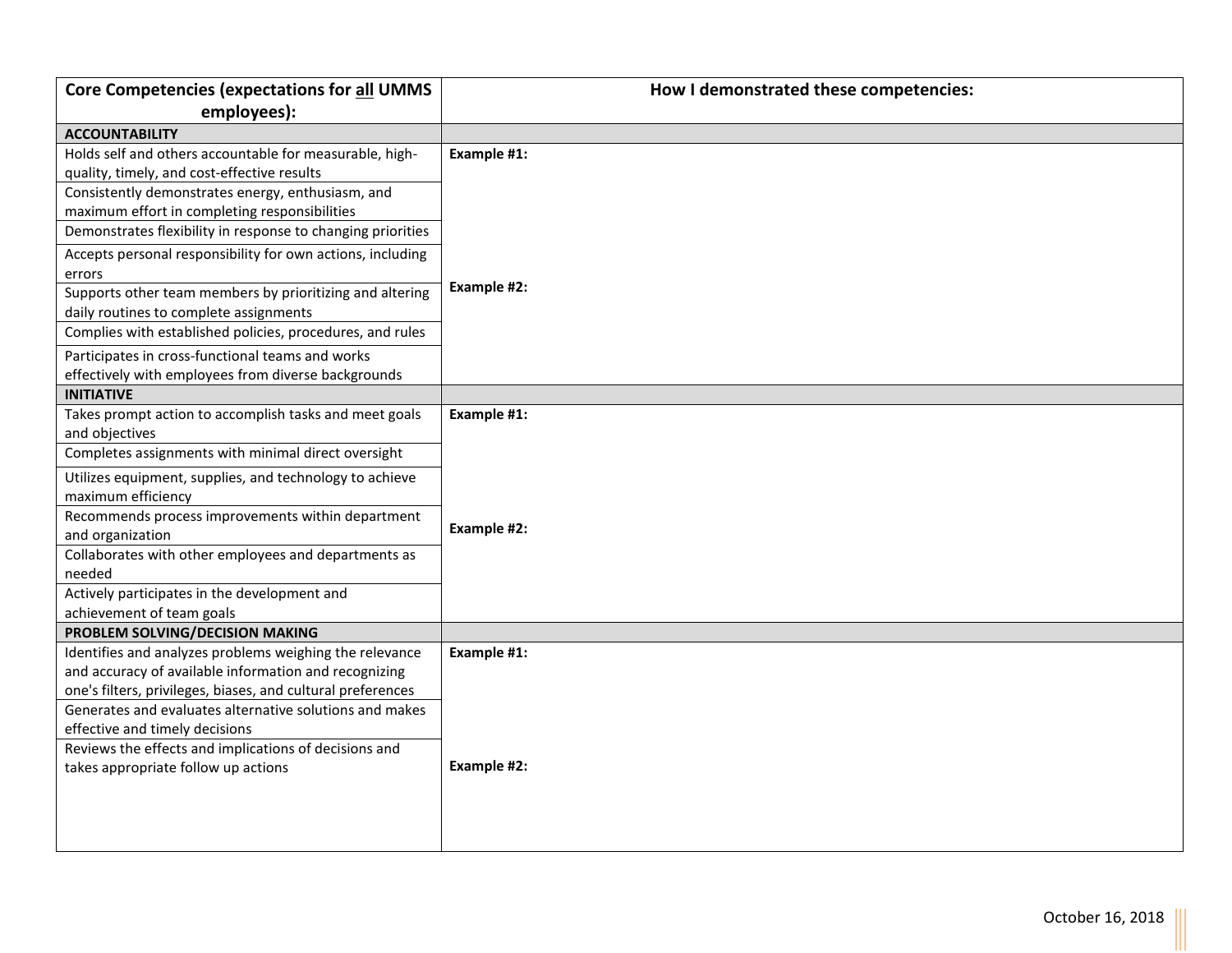| <b>QUANTITY/QUALITY of WORK</b>                              |             |
|--------------------------------------------------------------|-------------|
| Pays close attention to detail                               | Example #1: |
| Strives to achieve accuracy and consistency in all tasks     |             |
| Organizes work to achieve maximum productivity               |             |
| Actively applies strategies and tactics that routinely       |             |
| deliver results                                              |             |
| Follows all safety rules, proactively works to prevent       | Example #2: |
| accidents, and encourages the use of sound judgment in       |             |
| order to comply with departmental and UMMS safety            |             |
| policies and procedures                                      |             |
| Produces a consistently high volume of work that also        |             |
| meets quality standards                                      |             |
| <b>SERVICE ORIENTATION</b>                                   |             |
| Applies effective interpersonal and problem-solving skills   | Example #1: |
| when responding to clients                                   |             |
| Treats all of our diverse internal and external clients with |             |
| respect and courtesy                                         |             |
| Understands the needs and expectations of diverse            |             |
| clients and anticipates how to fulfill them                  | Example #2: |
| Demonstrates cultural sensitivity and competence when        |             |
| interacting with clients, fellow employees, and guests       |             |
| Takes personal responsibility applying proactive,            |             |
| solution focused approaches in responding to client          |             |
| needs                                                        |             |
| <b>DIVERSITY &amp; INCLUSION</b>                             |             |
| Understands how social group identities shape the            | Example #1: |
| settings in which we work                                    |             |
| Demonstrates self-awareness and the ability to see           |             |
| other points of view, valuing diverse experiences and        |             |
| ways of knowing                                              |             |
| Negotiates conflict and facilitates discussions with         |             |
| culture competence and cultural humility                     | Example #2: |
| Shows commitment to continuous                               |             |
| learning/improvement in managing diversity                   |             |
|                                                              |             |
|                                                              |             |
|                                                              |             |
|                                                              |             |